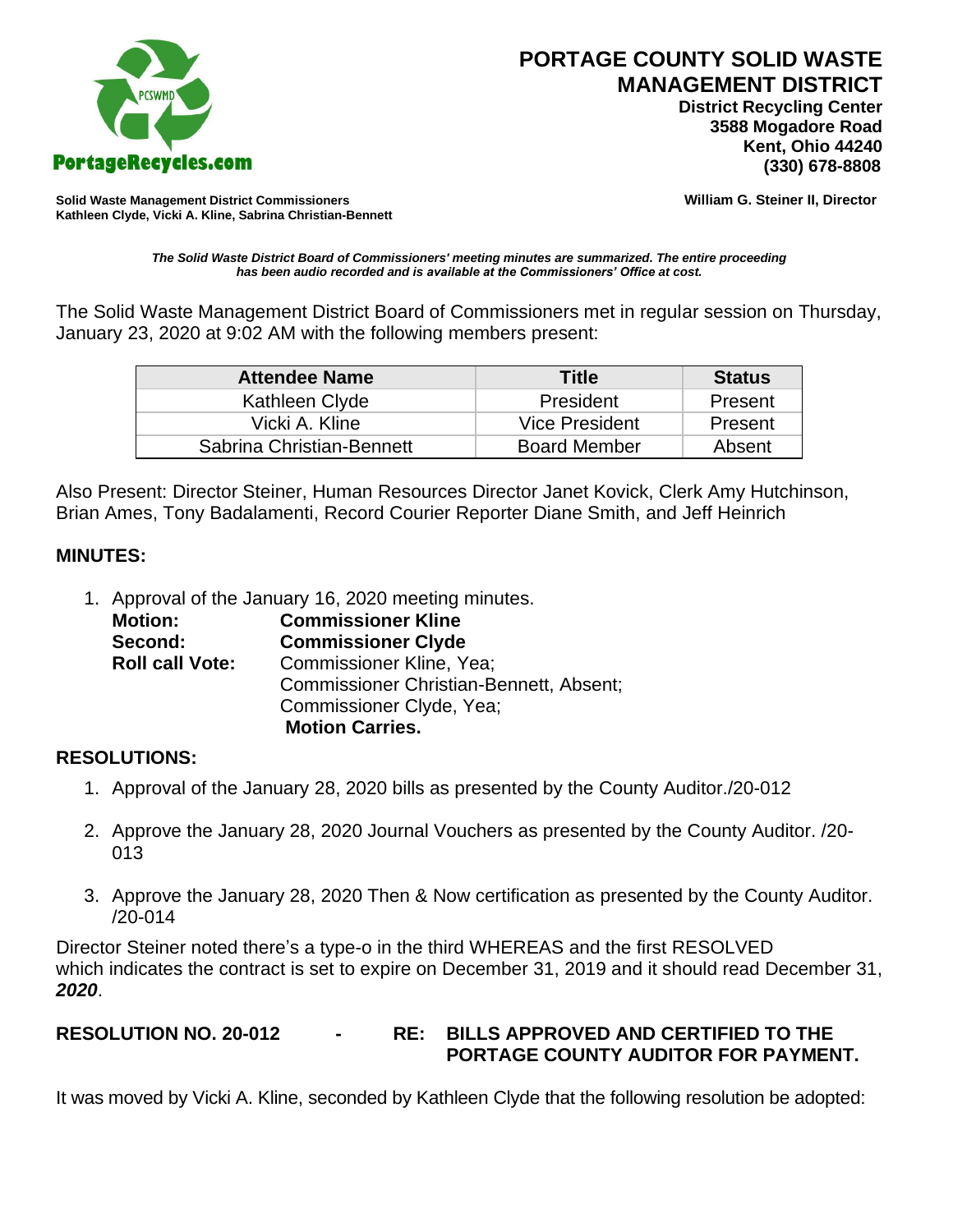- **RESOLVED,** that the bills were approved and certified to the County Auditor for payment, contingent upon the review of the Portage County Board of Commissioners, Department of Budget and Financial Management, Department of Internal Services or other designee on January 23, 2020 in the total payment amount of **\$19,565.37 for Funds 8300-8399** as set forth in the Accounts Payable Warrant Report on file in the office of the Portage County Auditor; and be it further
- **RESOLVED,** that the District Board of Commissioners finds and determines that all formal actions of this Board concerning and relating to the adoption of this resolution were taken in an open meeting of this Board and that all deliberations of this Board that resulted in those formal actions were in meeting open to the public in compliance with the law including Section 121.22 of the Ohio Revised Code.

Roll call vote as follows:

Kathleen Clyde, Yea; The Vicki A. Kline, Yea; The Sabrina Christian-Bennett, Absent;

**RESOLUTION NO. 20-013 - RE: APPROVAL OF JOURNAL VOUCHERS/ENTRIES.**

It was moved by Vicki A. Kline, seconded by Kathleen Clyde that the following Resolution be adopted:

- **WHEREAS,** the Ohio Revised Code requires that warrants be approved by the District Board of Commissioners for the Portage County Solid Waste Management District prior to their issuance, and
- **WHEREAS,** there are other similar financial transactions defined as journal vouchers/entries that are dissimilar in that they are used to pay for charges for services from one county department and/or fund to another department and/or fund and thus are processed in lieu of issuing a warrant, and
- **WHEREAS,** the Journal Vouchers/Entries are recommended by the County Auditor's Office for review and approval by the Board of Commissioners; now therefore be it
- **RESOLVED,** that the District Board of Commissioners approves the following Journal Vouchers/Entries, as presented by the County Auditor's Office:

| 01/23/20 | 490 | \$1,833.17 |
|----------|-----|------------|
| 01/23/20 | 493 | 1,921.56   |
| 01/23/20 | 563 | 476.50     |
| 01/23/20 | 564 | 473.25     |
| 01/23/20 | 565 | 17.91      |
| Total    |     | \$4,722.39 |

;and be it further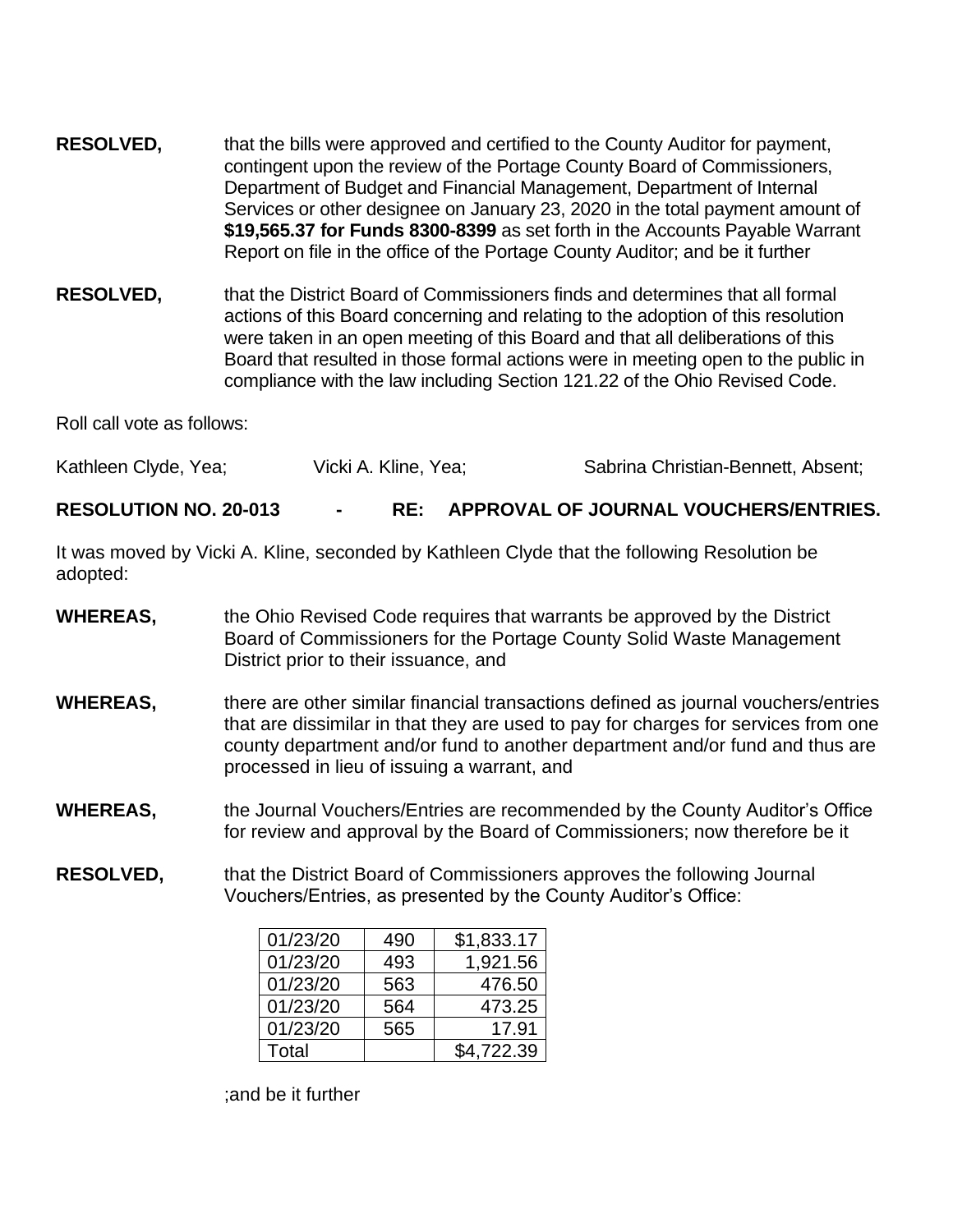**RESOLVED,** that the District Board of Commissioners finds and determines that all formal actions of this Board concerning and relating to the adoption of this resolution were taken in an open meeting of this Board and that all deliberations of this Board that resulted in those formal actions were in meeting open to the public in compliance with the law including Section 121.22 of the Ohio Revised Code.

Roll call vote as follows:

Kathleen Clyde, Yea; Vicki A. Kline, Yea; Sabrina Christian-Bennett, Absent;

## **RESOLUTION NO. 20-014 - RE: ACCEPTANCE OF THEN AND NOW CERTIFICATIONS FOR PAYMENT.**

It was moved by Vicki A. Kline, seconded by Kathleen Clyde that the following resolution be adopted:

- **WHEREAS,** Ohio Revised Code Section 5705.41 (D)(1) authorizes the expenditure of moneys, provided a certificate of the County Auditor is supplied stating that there was at the time of the making of such contract or order and at the time of the execution of such certificate a sufficient sum appropriated for the purpose of such contract and in the treasury or in process of collection to the credit of an appropriate fund free from any previous encumbrances (Then and Now Certification), and
- **WHEREAS,** the Then and Now Certification is recommended by the State Auditor's Office, the Portage County Auditor's Office, and the Portage County Prosecutor's Office, and
- **WHEREAS,** a listing of expenditures has been certified by the County Auditor according to Ohio Revised Code section 5705.41 (D)(1); now therefore be it
- **RESOLVED,** that the expenditures listed herein are properly certified by the County Auditor in the amount of **\$ 10,043.85** dated **January 23, 2020** shall be paid; and be it further
- **RESOLVED,** that the District Board of Commissioners finds and determines that all formal actions of this Board concerning and relating to the adoption of this resolution were taken in an open meeting of this Board and that all deliberations of this Board that resulted in those formal actions were in meeting open to the public in compliance with the law including Section 121.22 of the Ohio Revised Code.

Roll call vote as follows:

Kathleen Clyde, Yea; Vicki A. Kline, Yea; Sabrina Christian-Bennett, Absent; **RESOLUTION NO. 20-015 - RE: ENTER INTO AN AGREEMENT FOR RANDOM DOT DRUG AND ALCOHOL TESTING SERVICES BETWEEN IEBT AND THE PORTAGE COUNTY SOLID WASTE DISTRICT.**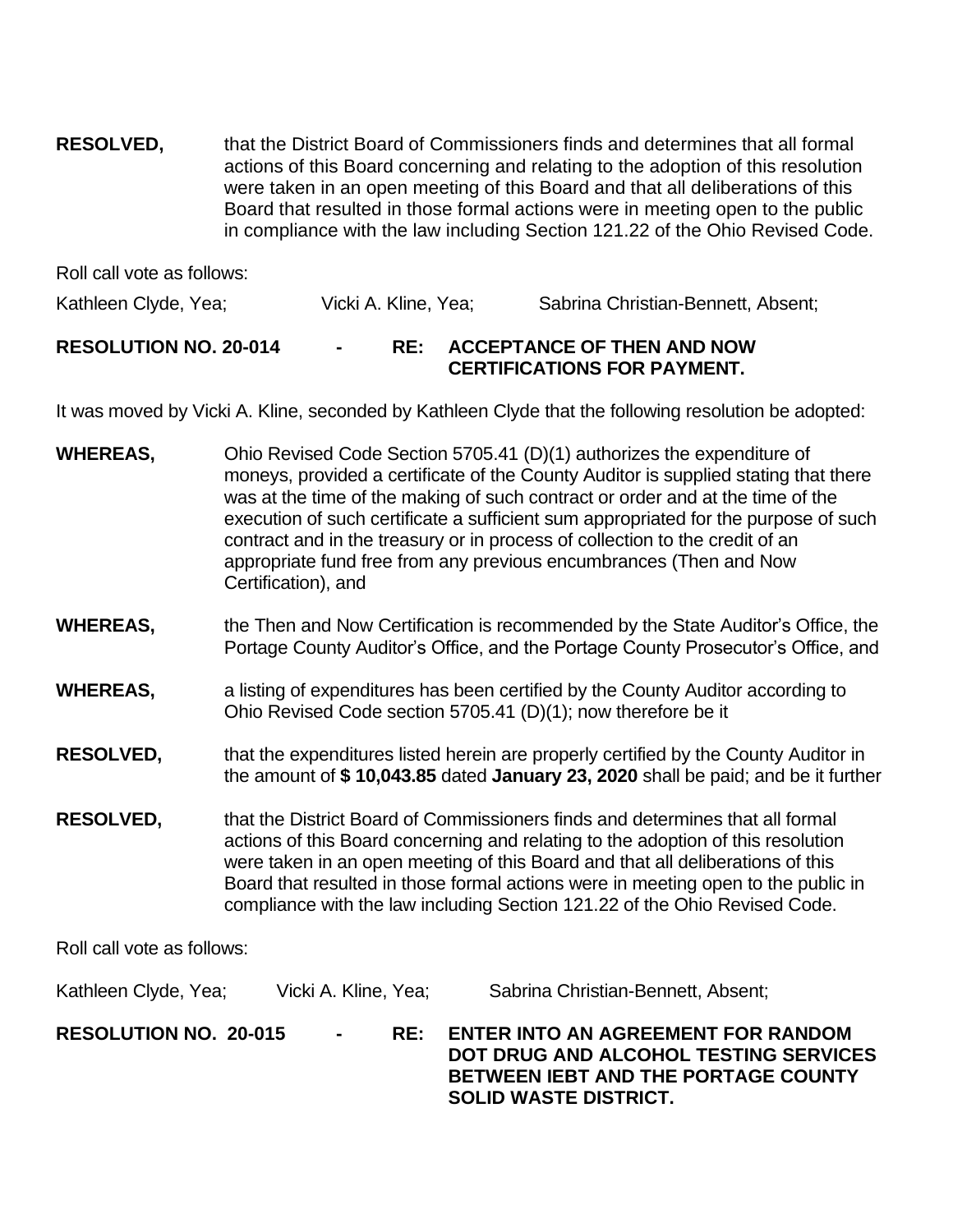It was moved by Vicki A. Kline, seconded by Kathleen Clyde that the following Resolution be adopted:

- **WHEREAS,** on or about January 1, 1998 the Board of Portage County Solid Waste District Commissioners joined a consortium to achieve compliance with federal drug and alcohol testing regulations; and
- **WHEREAS**, IEBT, Inc. has agreed to act as a third party administrator by performing the required testing for the Portage County Solid Waste Management District; and
- **WHEREAS,** the parties wish to enter into said agreement for one year, to expire on December 31, 2020; and
- **WHEREAS,** the fees have been established as follows:

| Urine collection, lab analysis & MRO                                | \$80.00/person |
|---------------------------------------------------------------------|----------------|
| Breath Alcohol: DOT approved devices                                | \$60.00/person |
| STAT Service for post-accident, reasonable suspicion and calls less |                |
| than 24-hour notice STAT Coordination Fee                           | \$80.00        |
| Drug and Alcohol testing at IBET facility                           | \$55.00/person |
| Breath Alcohol Testing DOT approved devices                         | \$40.00/person |
| <b>Consortium Fee</b>                                               | \$125.00       |

- **RESOLVED,** that the Board of Portage County Solid Waste District Commissioners does hereby accept the amendment to the Drug and Alcohol Testing Consortium Agreement for the referenced testing within the Scope of Services and in the amounts indicated above in a total amount not to exceed \$2,500.00 until expiration on December 31, 2020; and be it further
- **RESOLVED,** that the Portage County Board of Commissioners finds and determines that all formal actions of this Board concerning and relating to the adoption of this resolution were taken in an open meeting of this Board and that all deliberations of this Board that resulted in those formal actions were in a meeting opened to the public in compliance with the law including Section 121.22 of the Ohio Revised Code.

Roll call vote as follows:

Kathleen Clyde, Yea; The Vicki A. Kline, Yea; The Sabrina Christian-Bennett, Absent;

Director Steiner pointed out several price changes on the agreement: Urine collection, lab analysis and MRO went from \$65.00 to \$80.00 per person; Breath Alcohol: DOT approved devices decreased from \$65.00 to \$60.00 per person; 24 hour notice for STAT coordination fee remained the same and so did drug and alcohol testing at IBET facility; Breath and alcohol testing DOT approved devices increased \$10.00 to \$40 per person, and the Consortium fee increased from \$100.00 to \$125.00. The District is pleased with IEBT, Inc. and Director Steiner would like to move forward with the agreement and the Board approved.

4. Enter into an Agreement for random DOT drug and alcohol testing services between IEBT and the Portage County Solid Waste Management District./20-015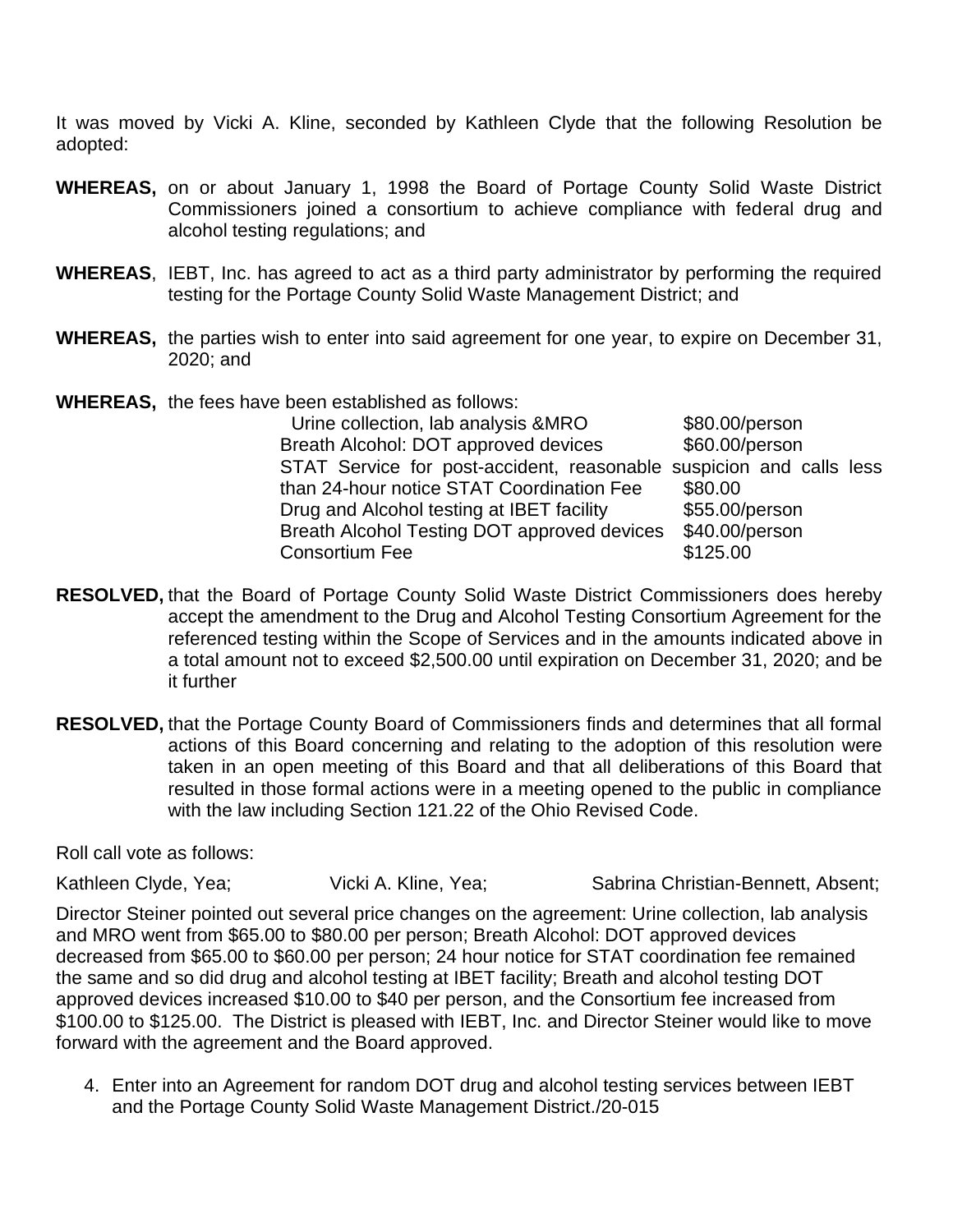### **JOURNAL ENTRIES:**

- Director Steiner does not have a mechanic at the District and Mr. Mills has an extensive background that would be useful and Director Steiner would like to promote Mr. Mills as he would be a good fit for the position.
- 1. The Board of Commissioners agreed to accept the promotion of Kenneth Mills from CDL Truck Driver to Mechanic I, due to operational needs, for Portage County Solid Waste Management District effective January 27, 2020, presented by William Steiner, Solid Waste Management District Director and Janet Kovick, Human Resources Director.

| <b>Motion:</b>         | <b>Commissioner Kline</b>                      |
|------------------------|------------------------------------------------|
| Second:                | <b>Commissioner Clyde</b>                      |
| <b>Roll call vote:</b> | Commissioner Kline, Yea;                       |
|                        | <b>Commissioner Christian-Bennett, Absent;</b> |
|                        | Commissioner Clyde, Yea;                       |
|                        | <b>Motion Carries.</b>                         |

- Mr. Dean presented his letter of resignation but left the end date open to assist the District during February. Mr. Dean also offered to assist whenever the District is short on drivers pending review by the Union, the Prosecutor's Office and the Human Resources Department.
- 2. The Board of Commissioners agreed to accept the resignation of Charles Dean, CDL Truck Driver for Portage County Solid Waste Management District, presented by William Steiner, Solid Waste Management District Director and Janet Kovick, Human Resources Director. Effective date of resignation to be determined due to departmental operational needs.

| <b>Motion:</b>         | <b>Commissioner Kline</b>               |
|------------------------|-----------------------------------------|
| Second:                | <b>Commissioner Clyde</b>               |
| <b>Roll call vote:</b> | <b>Commissioner Kline, Yea;</b>         |
|                        | Commissioner Christian-Bennett, Absent; |
|                        | Commissioner Clyde, Yea;                |
|                        | <b>Motion Carries.</b>                  |

3. The Board of Commissioners authorized the department to use the most current applicant pool to fill the CDL Truck Driver position replacing Charles Dean as presented by William Steiner, Solid Waste Management District Director and Janet Kovick, Human Resources Director. The department will post externally for the position if necessary.

| <b>Motion:</b>         | <b>Commissioner Kline</b>                      |
|------------------------|------------------------------------------------|
| Second:                | <b>Commissioner Clyde</b>                      |
| <b>Roll call vote:</b> | <b>Commissioner Kline, Yea;</b>                |
|                        | <b>Commissioner Christian-Bennett, Absent;</b> |
|                        | Commissioner Clyde, Yea;                       |
|                        | <b>Motion Carries.</b>                         |

• Director Steiner noted Mr. Bell is retiring from the District and has offered to assist the District in the future if there's ever a need for his services.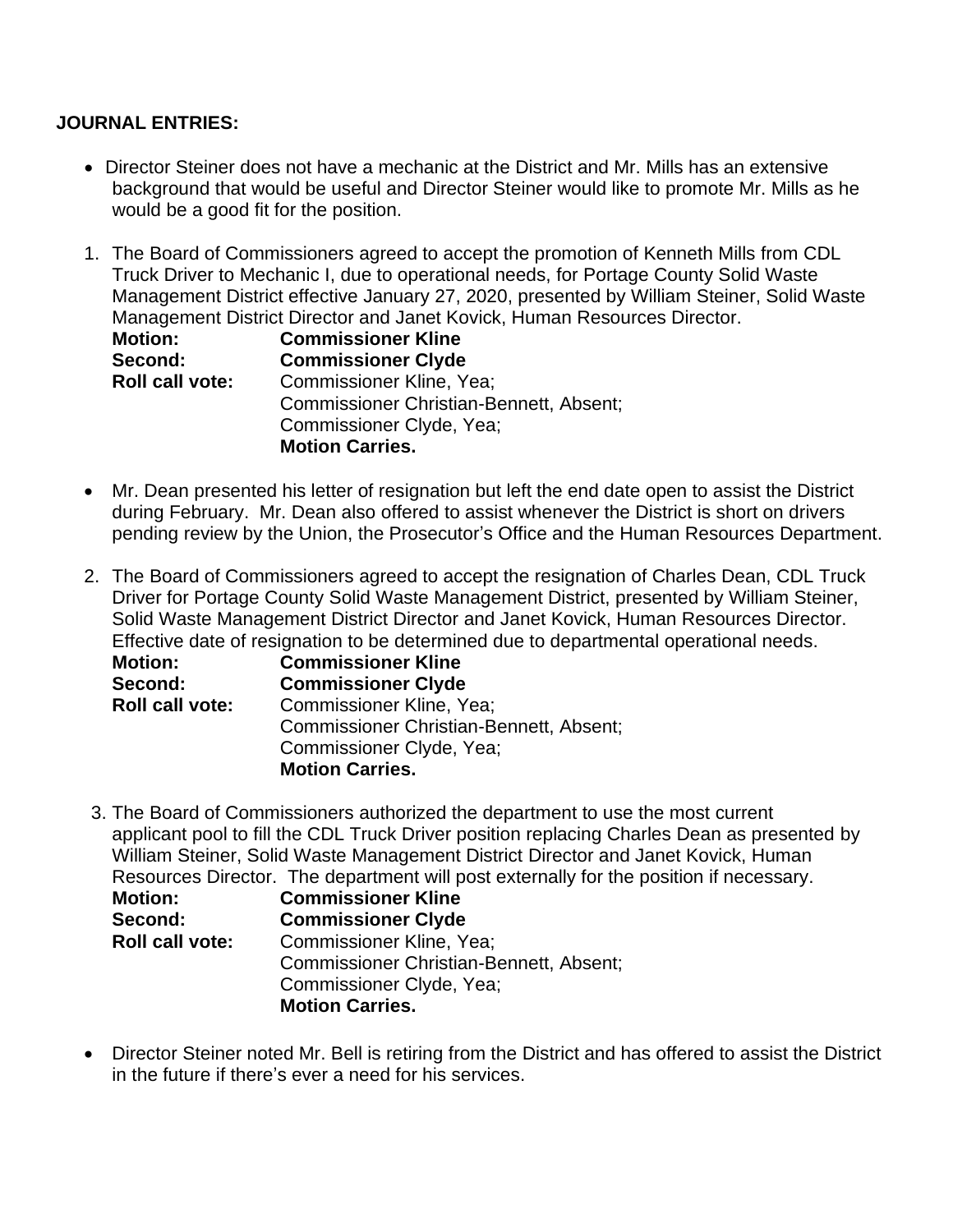4. The Board of Commissioners agreed to accept the retirement of John Bell, CDL Truck Driver for Portage County Solid Waste Management District effective March 6, 2020, presented by William Steiner, Solid Waste Management District Director and Janet Kovick, Human Resources Director.

| <b>Motion:</b>         | <b>Commissioner Kline</b>                      |
|------------------------|------------------------------------------------|
| Second:                | <b>Commissioner Clyde</b>                      |
| <b>Roll call vote:</b> | <b>Commissioner Kline, Yea;</b>                |
|                        | <b>Commissioner Christian-Bennett, Absent;</b> |
|                        | Commissioner Clyde, Yea;                       |
|                        | <b>Motion Carries.</b>                         |

5. The Board of Commissioners authorized the external posting of the full time CDL Truck Driver, replacing John Bell, for the Portage County Solid Waste Management District, as presented by William Steiner, Solid Waste Management District Director and Janet Kovick, Human Resources Director.

| <b>Motion:</b>         | <b>Commissioner Kline</b>                      |
|------------------------|------------------------------------------------|
| Second:                | <b>Commissioner Clyde</b>                      |
| <b>Roll call vote:</b> | Commissioner Kline, Yea;                       |
|                        | <b>Commissioner Christian-Bennett, Absent;</b> |
|                        | Commissioner Clyde, Yea;                       |
|                        | <b>Motion Carries.</b>                         |

## **DISCUSSION**

- 1. Brimfield Township Recycling In regard to Brimfield Township recycling services, Director Steiner recommends the following:
	- One year contract for recycling services.
	- \$3.00 per residence per month.
	- Every other week service.
	- Fees retroactive to January 1, 2020.
	- Survey performed by an outside mutually agreed upon third party.
	- The District will pay for the survey.
	- The question of subscription services will not be part of the survey.
	- Response requested back from the Township by Wednesday, January 29, 2020.

The Board agreed to move forward with the request.

2. Scrap Tire Grant

Director Steiner intends to apply for a \$40,000 scrap tire grant from Ohio EPA and there is a \$10,000 match that is not coming from the District's budget, but from the fee of at least \$0.50 for every tire collected. Director Steiner mentioned this topic will be coming on next week's agenda and the deadline for submittal is February 7th at 3:00 PM. Last year's collections were around 210 tons, but the price for processing went from \$65.00/ton to well over \$ 200.00/ton. Director Steiner pointed out that the District is limited to one company, Liberty Tire in Minerva, which is a 2 ½ hour turn around time for one load of tires. Director Steiner will be recommending changes to the current program regarding the types of tires and